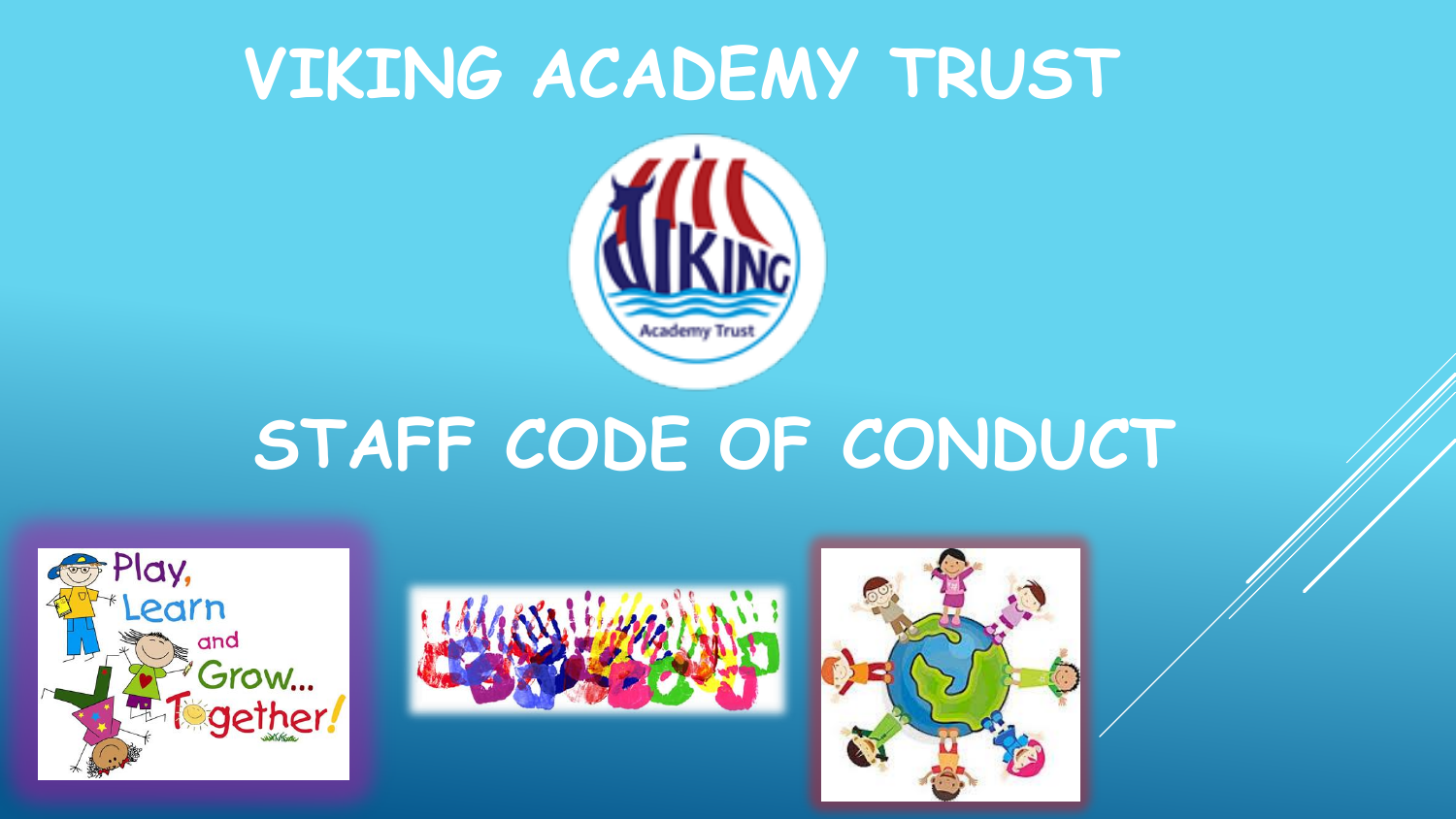This Code of Conduct aims to ensure that there is consistency in what is expected of the employee and employer.

It sets out guidance for employees and other adults working with children, with the intention of minimising the risk of being accused of improper conduct, particularly towards the young people with whom they come into contact during the course of their work.

This guidance is makes clear the conduct considered acceptable, and clearly indicates what action will be taken if school rules and/or policies are broken.

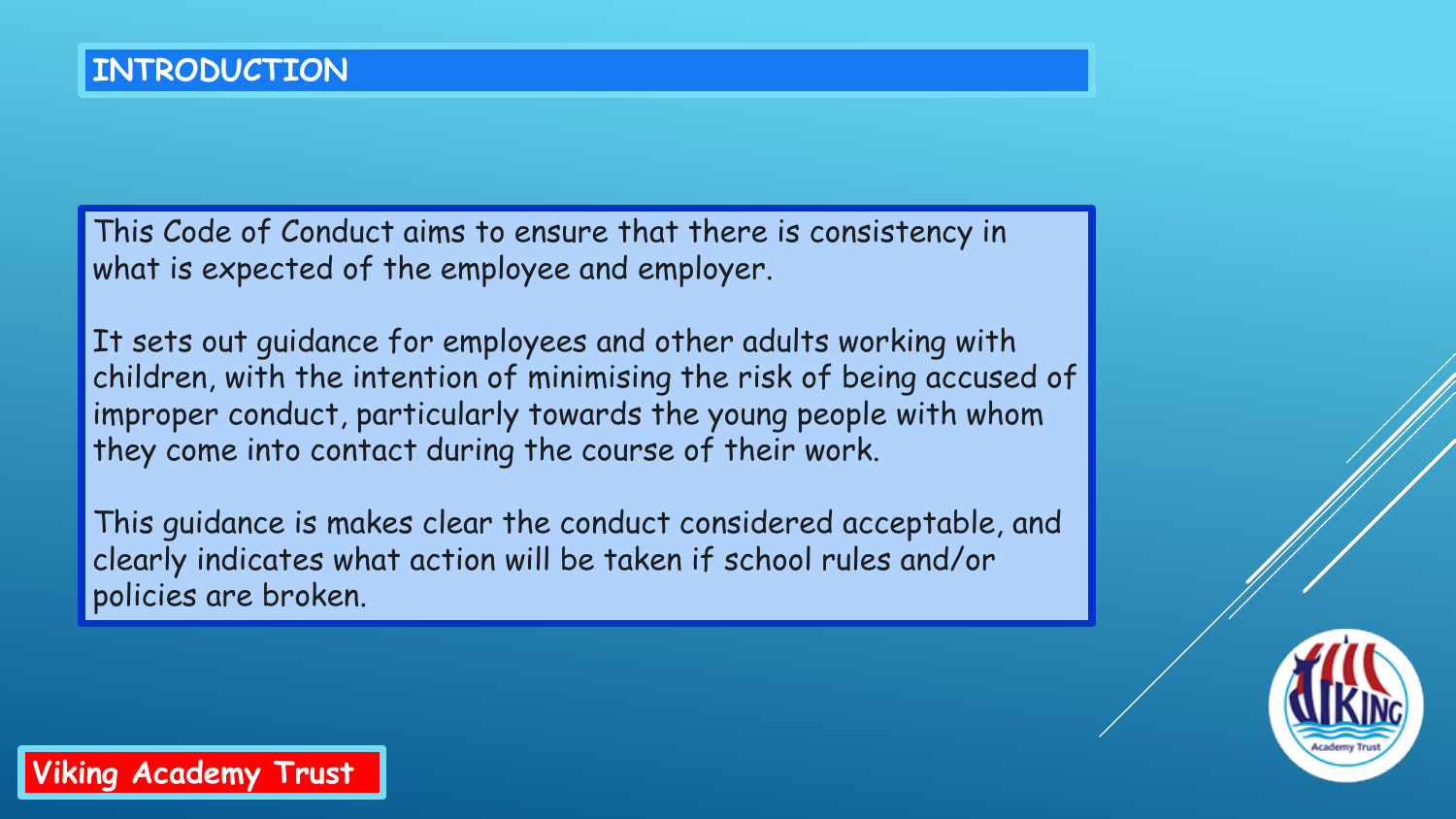# **CONTENTS**

The document has been split into the following sections:

**04 About the Code of Conduct** Scope of and adherence to the Code of Conduct

# **06 General standards of behaviour**

Expected standards of behaviour that must be demonstrated by all staff

# **11 Working with and safeguarding children**

Summary of an individual's responsibilities to protect and promote the welfare of children, including safer working practices and whistleblowing (what to do if you have concerns about a child's welfare)

# **17 Whistleblowing** How to report concerns and wrongdoing

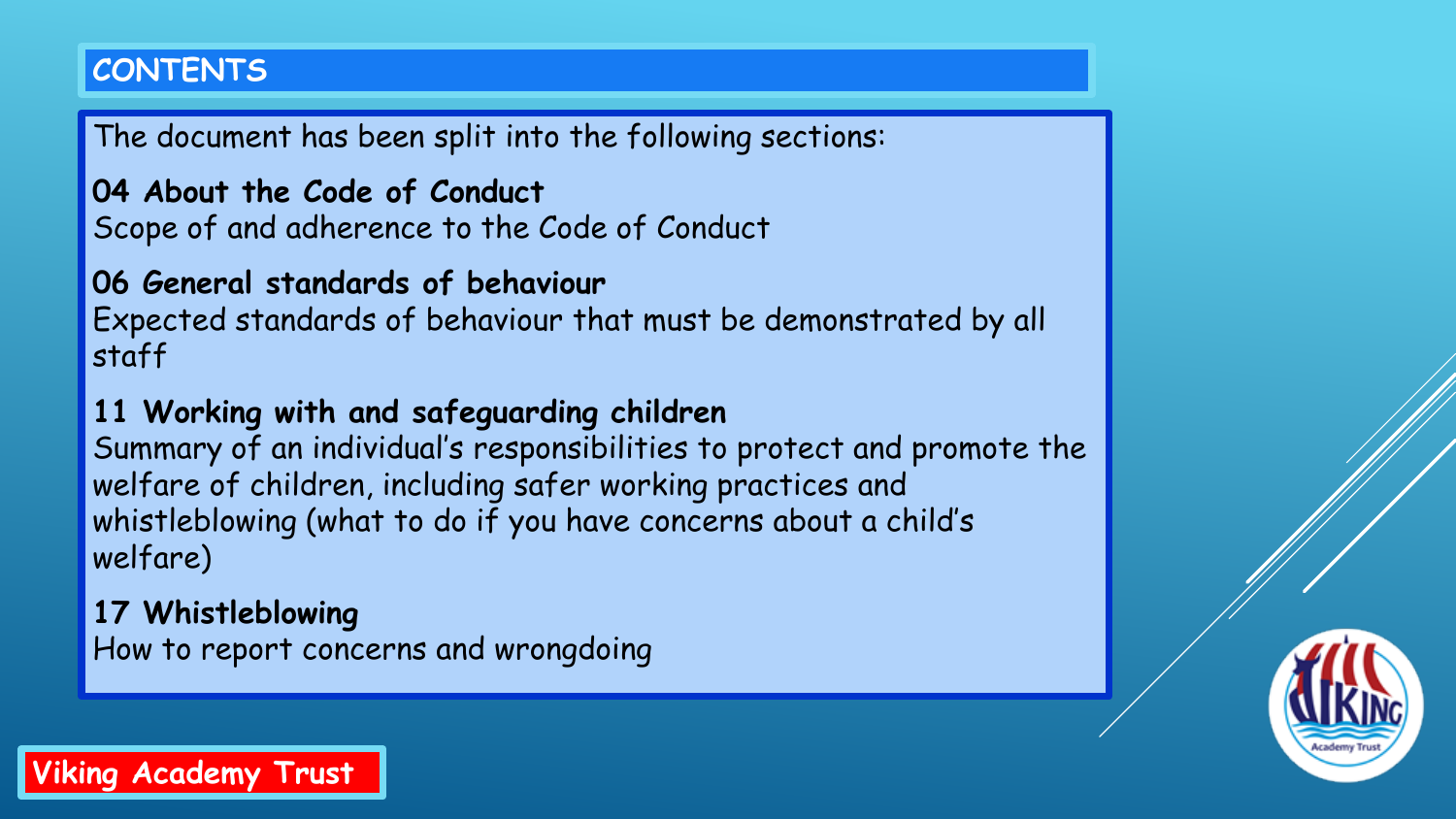# **ABOUT THE CODE OF CONDUCT**

## **This section covers:**

- The scope of the Code of Conduct
- **Exceptions**
- Adherence to the Code of Conduct
- Other related material

The Code of Conduct seeks to establish a set of core principles which underpin the concept of public service and which are applicable to anybody who works with children, regardless of the precise nature of the job they do.

#### **Scope**

This guidance is provided to all staff so that they know what is expected of them and are treated fairly. *Note: for ease of reading, this Code of Conduct uses the term 'staff' throughout.* Where this generic term is used, in practice this means all school staff, governors, volunteers and all other adults working with children. Similarly, you should interpret the term 'schools' to mean all Viking schools.



It is not possible to provide a complete checklist of what is, or is not appropriate behaviour in all circumstances. There may be occasions and circumstances in which staff have to make decisions in the best interests and welfare of the school and the children in their charge, which could contravene this guidance or where no guidance exists. In such instances, the employee must ensure that senior management, preferably the Headteacher, is made aware of the action taken as soon as possible and that a record is kept, so that they are seen to be acting appropriately.



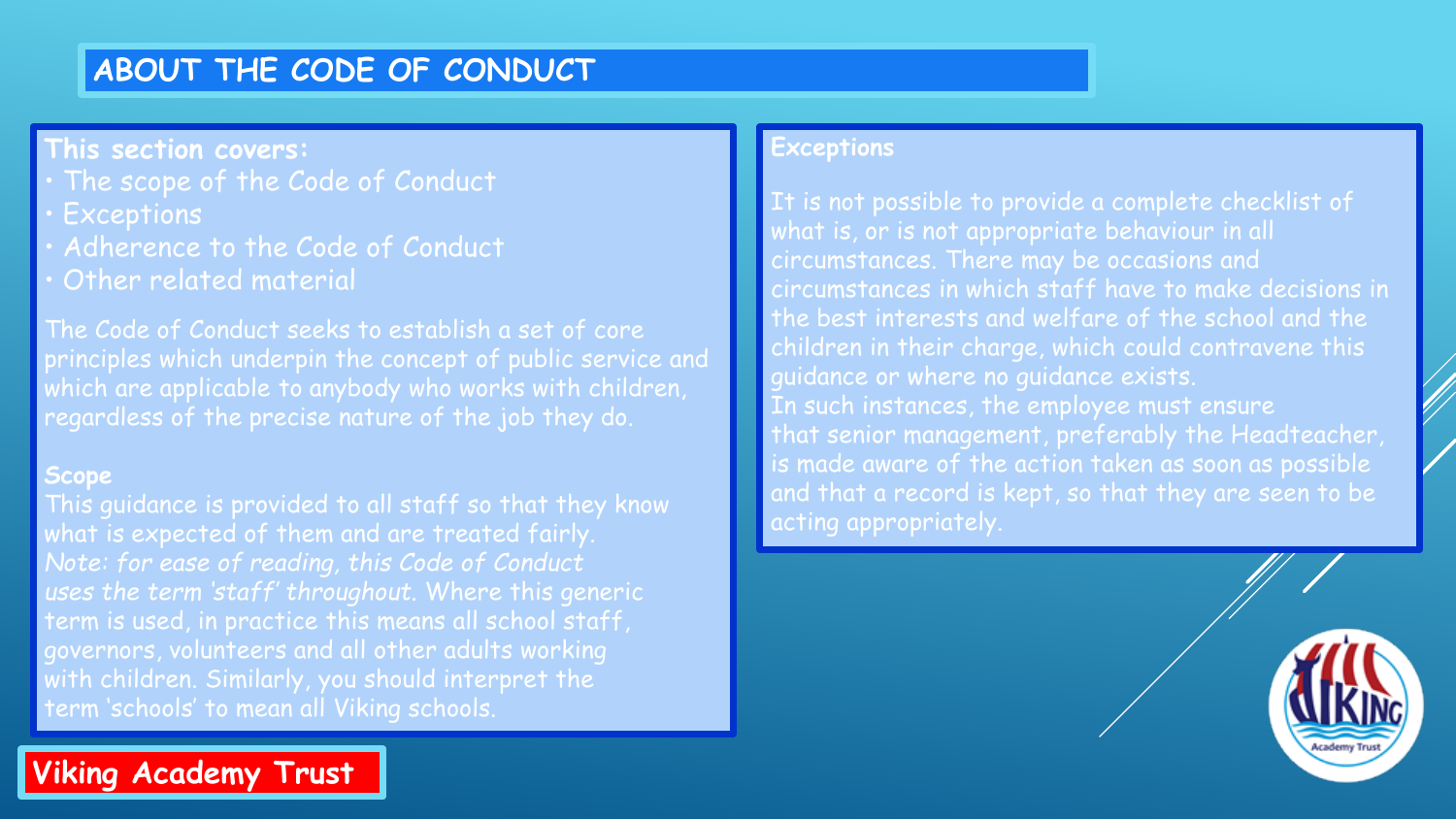#### **Adherence to the Code of Conduct**

The school requires that all staff, including volunteers and governors read (and if necessary seek clarification) and understand this Code of Conduct as everyone is required to comply with it.

If they do not, the school may take disciplinary action against them in accordance with the school's disciplinary procedures (see the Disciplinary Policy). This may have serious consequences for staff, including the possibility of dismissal in the most serious cases.

The school expects the work, conduct, and integrity of all staff, including volunteers and governors to be of the highest standard, since they directly affect:

•The learning and development of the pupils •The success of the school •Public confidence in the school

This Code of Conduct must be covered in Viking schools' induction arrangements for all new staff and volunteers (see the VAT Induction Policy). For most staff, this Code of Conduct will serve only to confirm what has always been their practice. Should they have any doubts about the advice contained in this document they should consult with their Head of School or School Business Manager.

#### *Related material:*

*All staff must also read the 'Safer Working Practice for Adults who Work with Children and Young People' document on the website. www.everychildmatters.gov.uk, which provides clear advice on appropriate and safe behaviours for all adults working with children.*

*If you do not have access to the Internet, please inform your Head of School who will arrange for a printed version of this document to be provided to you.*



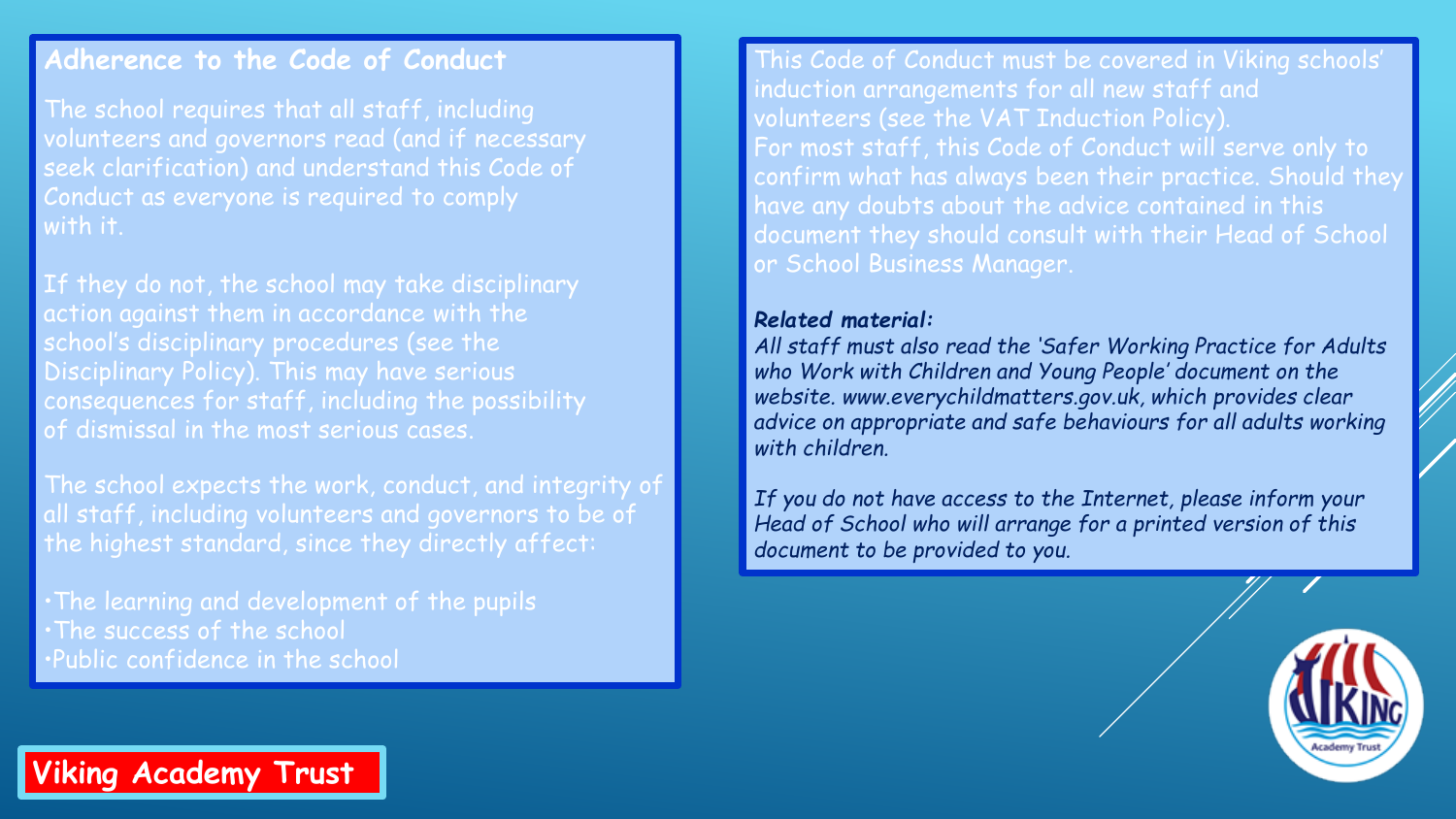# **GENERAL STANDARDS OF BEHAVIOUR**

#### This section outlines the expected standards of behaviour that must be demonstrated.

#### **Personal standards**

The personal standards of behaviour must be high in dealing with other staff, volunteers, governors and children.

Public confidence in staff would be undermined if they:

- Take drugs or drink alcohol while at work/on duty, or drink at social events within or outside working hours to the extent that their work could be affected. (See the Drug and Alcohol Policy)
- Threaten, fight or assault anyone on the school premises, or persist in verbal or non-verbal behaviour which would intimidate anyone. It should also be noted that any such action outside the school premises which could potentially bring the school into disrepute.
- Steal, take without authority, or deliberately damage things that belong to the school.

 Use their position within the school inappropriately to advance the interests of any other person or organisation with which they are associated, or show favour to any friends, family or personal contacts.

#### **Dress code**

It is the Trust's policy to maintain an image of a professional public service organisation providing high quality services. A person's dress and appearance are matters of personal choice. However, staff should ensure that they dress decently, safely and appropriately for the roles they undertake. Those who dress or appear in a manner that could be considered as inappropriate could render themselves vulnerable to criticism or allegation, and may result in disciplinary action.

*Please see VAT Dress Code Policy for further information.*

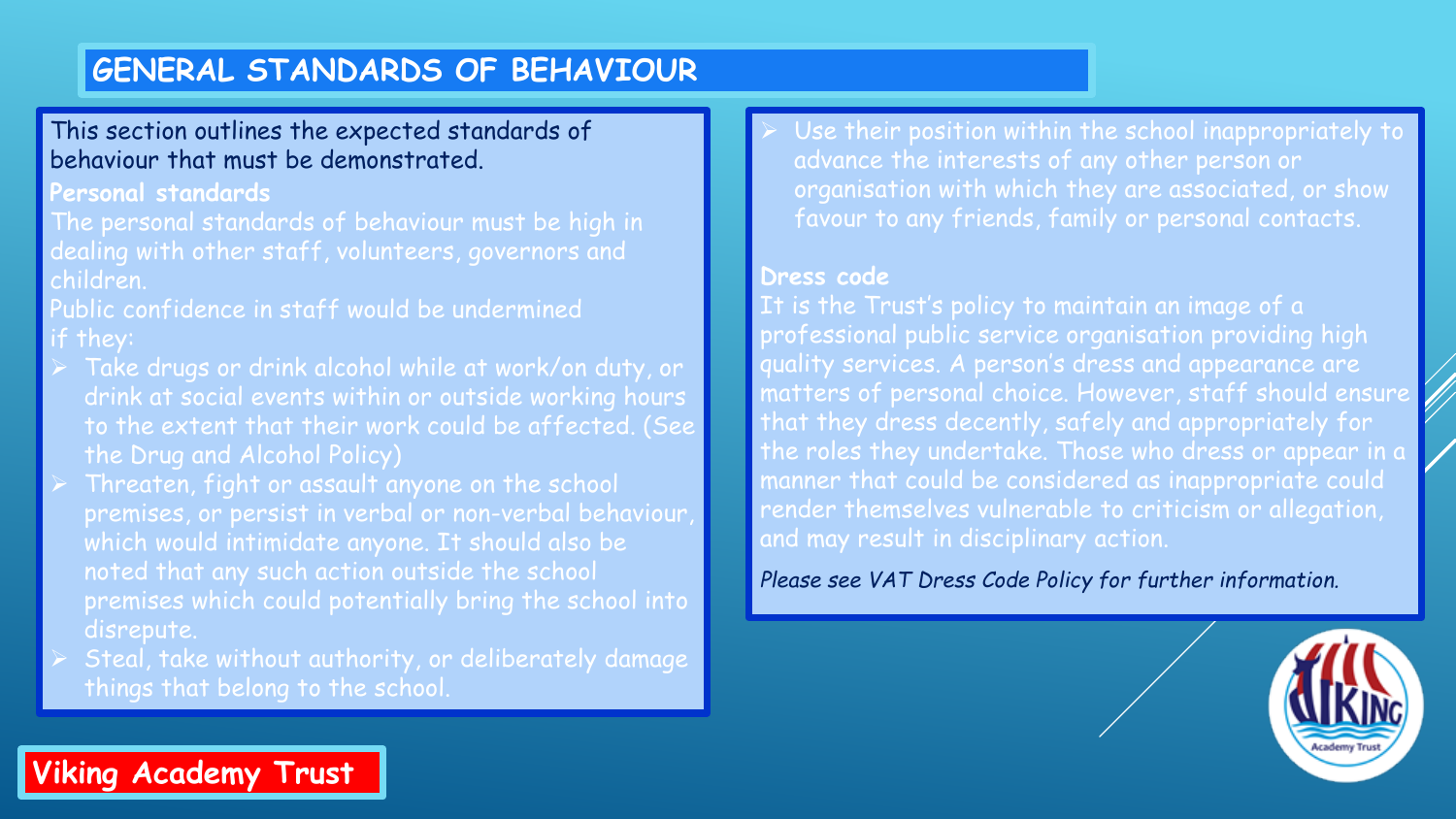## **Contact with parents and the general public**

#### There is a general expectation of the school that staff will:

- Be polite to members of the public at all times
- Give/provide their name when speaking or writing to parents/carers and other members of the public or school community when speaking or writing on behalf of the school
- Ensure that any information provided in relation to the school is accurate
- Ensure that any information provided to third parties is in line with the Data Protection Act (1998)
- Respect confidential information provided to them in the course of their work
- Avoid doing anything which could make the public doubt the motives, integrity of a member of staff of the school or bring the Viking Academy Trust into disrepute
- Ensure that any significant concerns or complaints expressed to them by parents, carers or the general public are passed on to the senior management of the school

**Viking Academy Trust**

### **Respect for others**

#### All staff must:

- Treat others with respect
- Not discriminate unlawfully against any person
- Adhere to the Equalities and Diversity Policy and treat others equally regardless of ability, gender, age, race or position in school
- Treat other members of staff and colleagues of the school professionally

Staff must not single out another for treatment where they feel threatened, humiliated or patronised. This type of behaviour could be seen as harassment or, in serious cases, bullying.

*Please refer to the 'Bullying & Harassment Policy' for guidance on how to deal with such allegations.* 

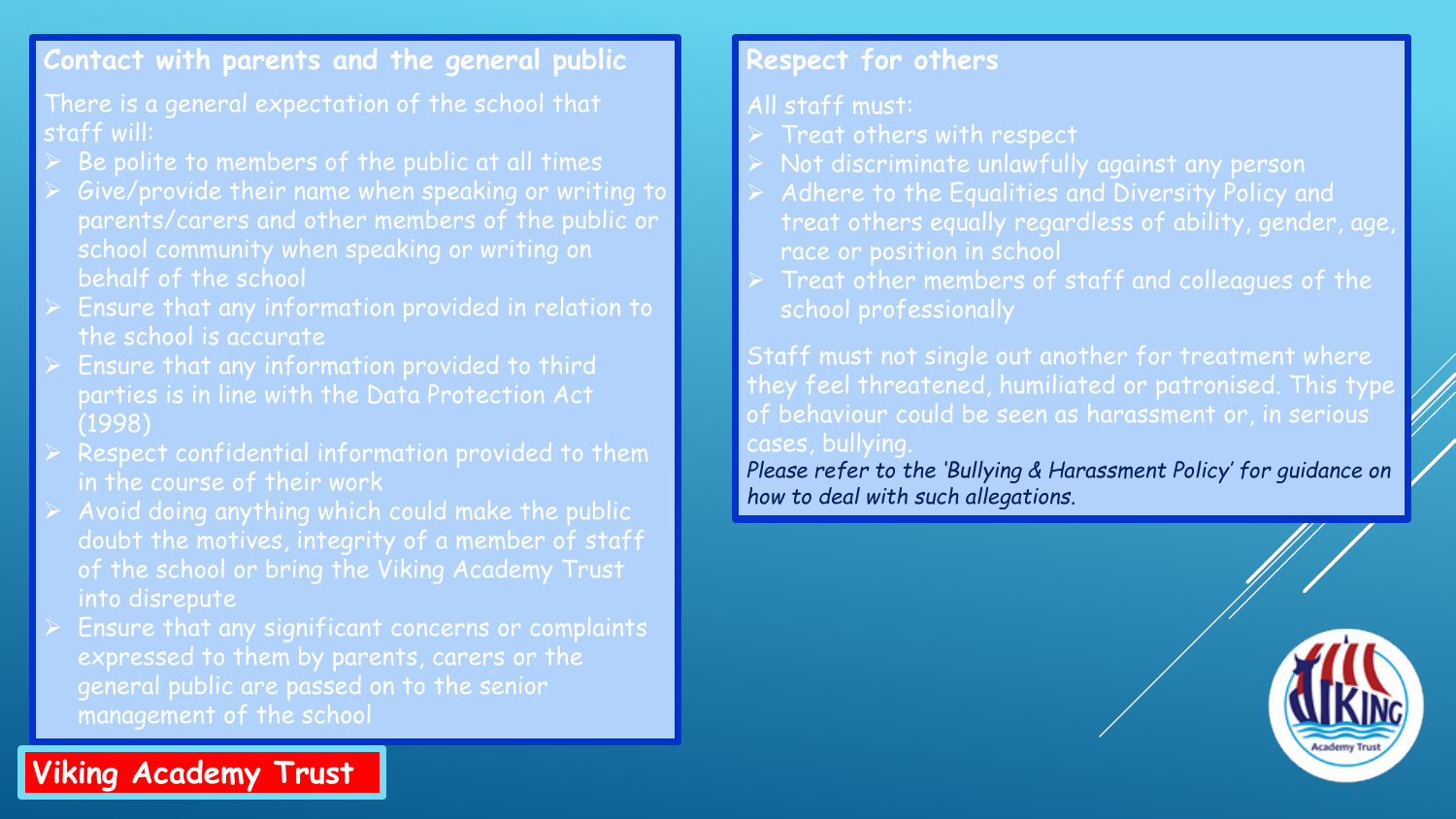## **Honesty, integrity, impartiality and objectivity**

Staff are subject to national and local terms and conditions of employment, which are tailored to their particular job. All Viking staff will be expected to comply with written or oral instructions, about the way in which they tackle their duties and conduct themselves.

Staff, volunteers and governors should be made aware of the Trust's policy for accepting gifts including arrangements for the declaration of gifts received and given.

It is against the law for public servants to take bribes. There are occasions when children or parents wish to pass small tokens of appreciation to staff, for example, Christmas or as a thank you, and this is acceptable. However, it is unacceptable to receive gifts on a regular basis or of any significant value. Money should never be accepted as a gift. Any reward given to a pupil must be in accordance with agreed practice within the school.

Staff, volunteers and governors should avoid putting themselves in debt to a colleague where this would be likely to or could be seen to influence their work.

## **Accountability**

All staff are accountable to the school for their actions. They must also respect and adhere to the management structure of the school, ensuring that management roles and decisions are not ignored or undermined. Managers have a responsibility to hold staff accountable for agreed actions and to themselves be accountable to the staff they manage.

#### **Stewardship**

All staff, volunteers and governors must:

- Use any public funds entrusted to or handled by them in a responsible and lawful manner
- $\rightarrow$  Not make personal use of property or facilities of the school unless authorised to do so.

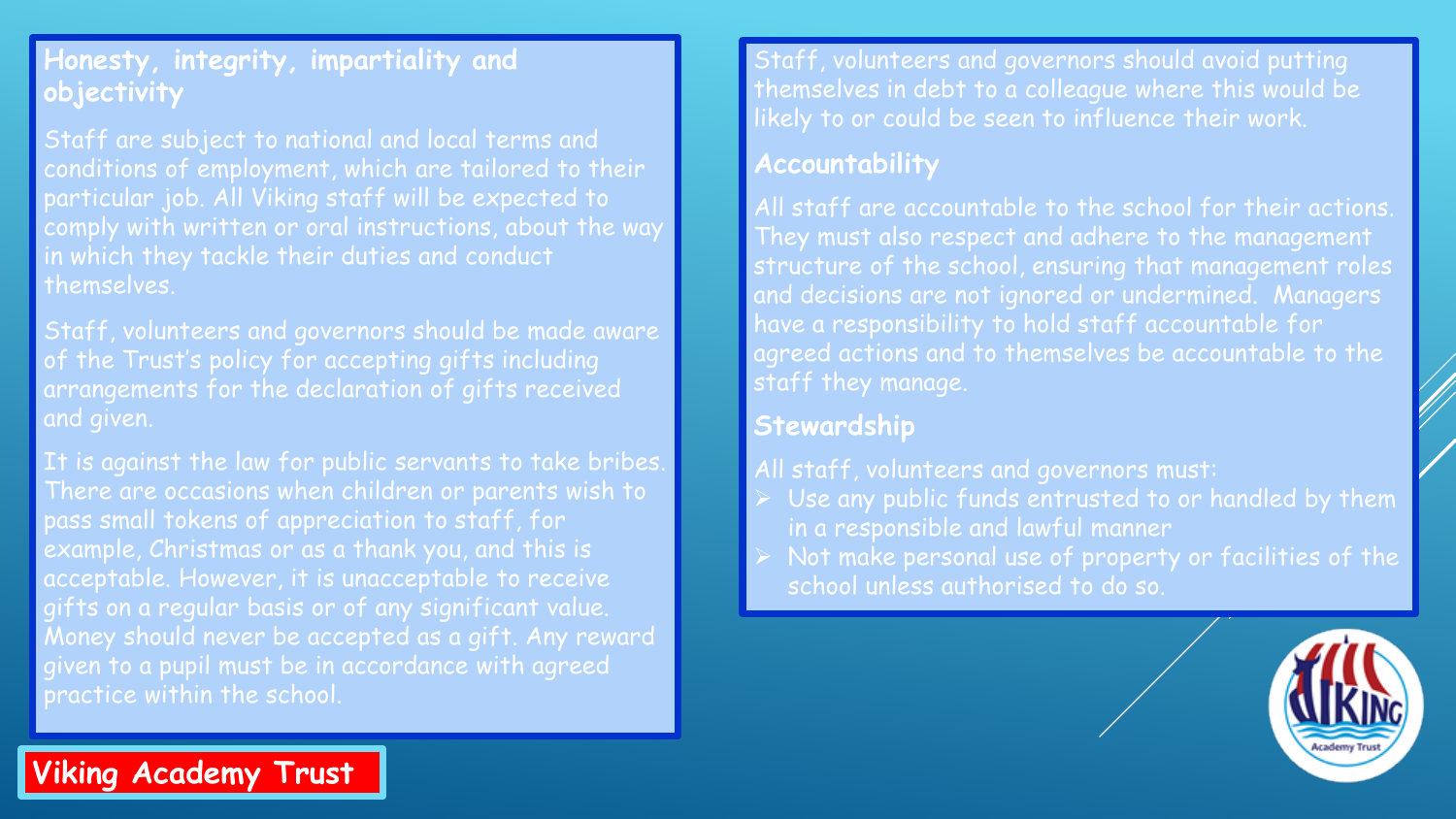#### **Personal interests**

An employee must not in their official or personal capacity allow their personal interests to conflict with the Trust's requirements, bring the reputation of the Trust into disrepute, or use their position improperly to confer an advantage or disadvantage on any person.

## **Registration of interests**

All staff must comply with any requirements of the Viking Academy Trust to register or declare interests and to declare hospitality, benefits or gifts received as a consequence of their employment.

#### **Openness**

Staff must maintain appropriate confidentiality and not disclose information given them in confidence by anyone, or information acquired which they believe is of a confidential nature, without the consent of a person authorised to give it. Unless:

 They are required by law to do so and/or

 Disclosure of the information to the appropriate person is required to adequately safeguard a child or children. See 'Whistleblowing' section of this document (page 25)

Staff must not prevent another person from gaining access to information to which that person is entitled by law.

#### **Appointment of staff**

Staff must not be involved in the appointment or any other decision relating to the discipline, promotion, pay or conditions of another employee, or prospective employee, who is a relative, friend or partner. In this paragraph 'Relative' means a spouse, partner, parent, parent-in-law, son, daughter, step-son, step-daughter, child of a partner, brother, sister, grandparent, grandchild, uncle, aunt, nephew, niece, or the spouse of partner of any of the preceding persons. 'Partner' means a member of a couple who live together or who have a close personal relationship.

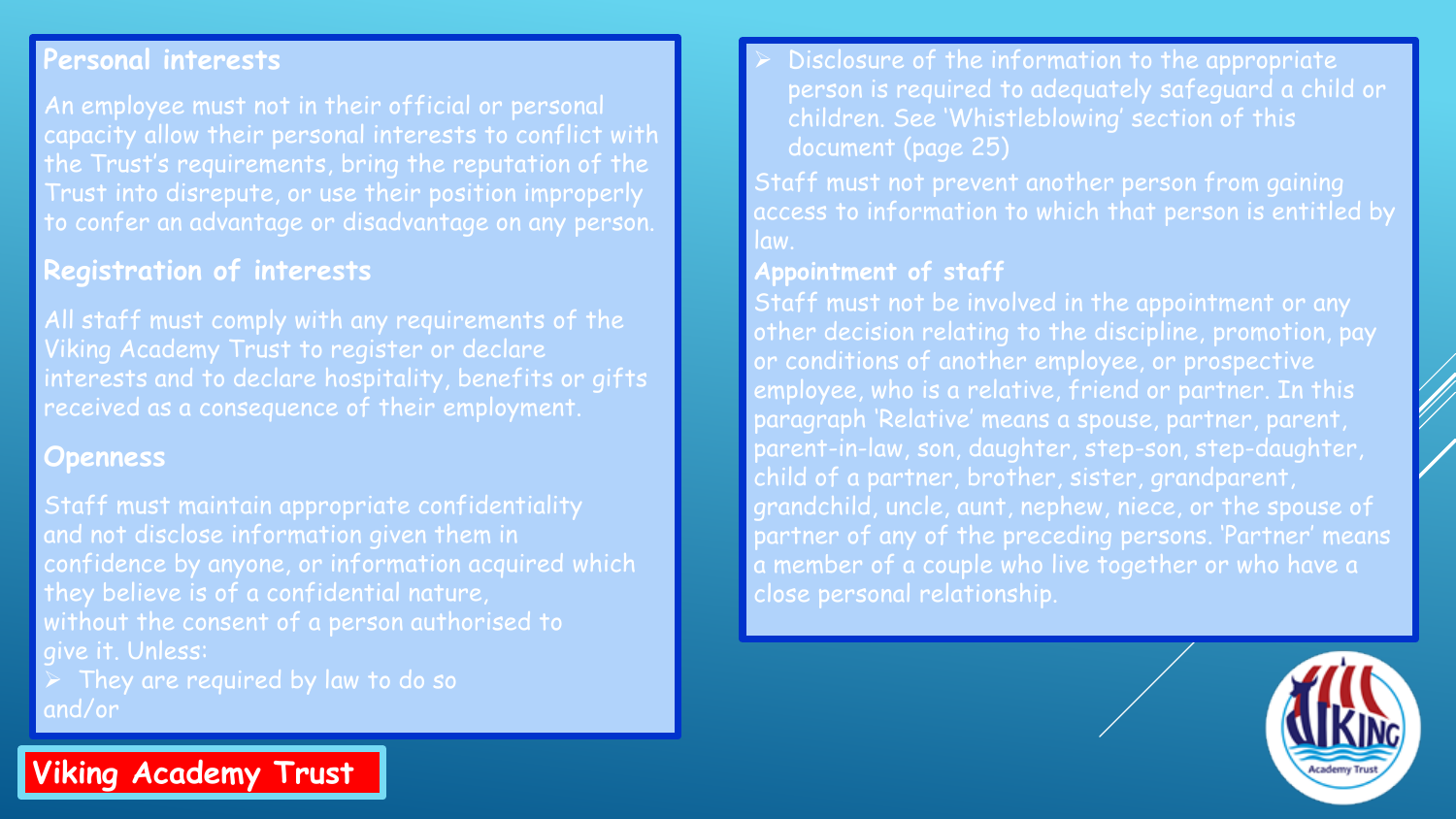## **Duty of trust**

All staff must, at all times, act in accordance with the trust that the school is entitled to place in them. In like manner, the school is expected to act in accordance with the trust that the employee is entitled to place on the school.

#### **Trade union membership**

We support the system of collective bargaining and believe in the principle of solving industrial relations problems by discussion and agreement. It may be advantageous for staff to belong to a trade union that represents them on the appropriate negotiating body. All staff are encouraged to be a member of an appropriate trade union.



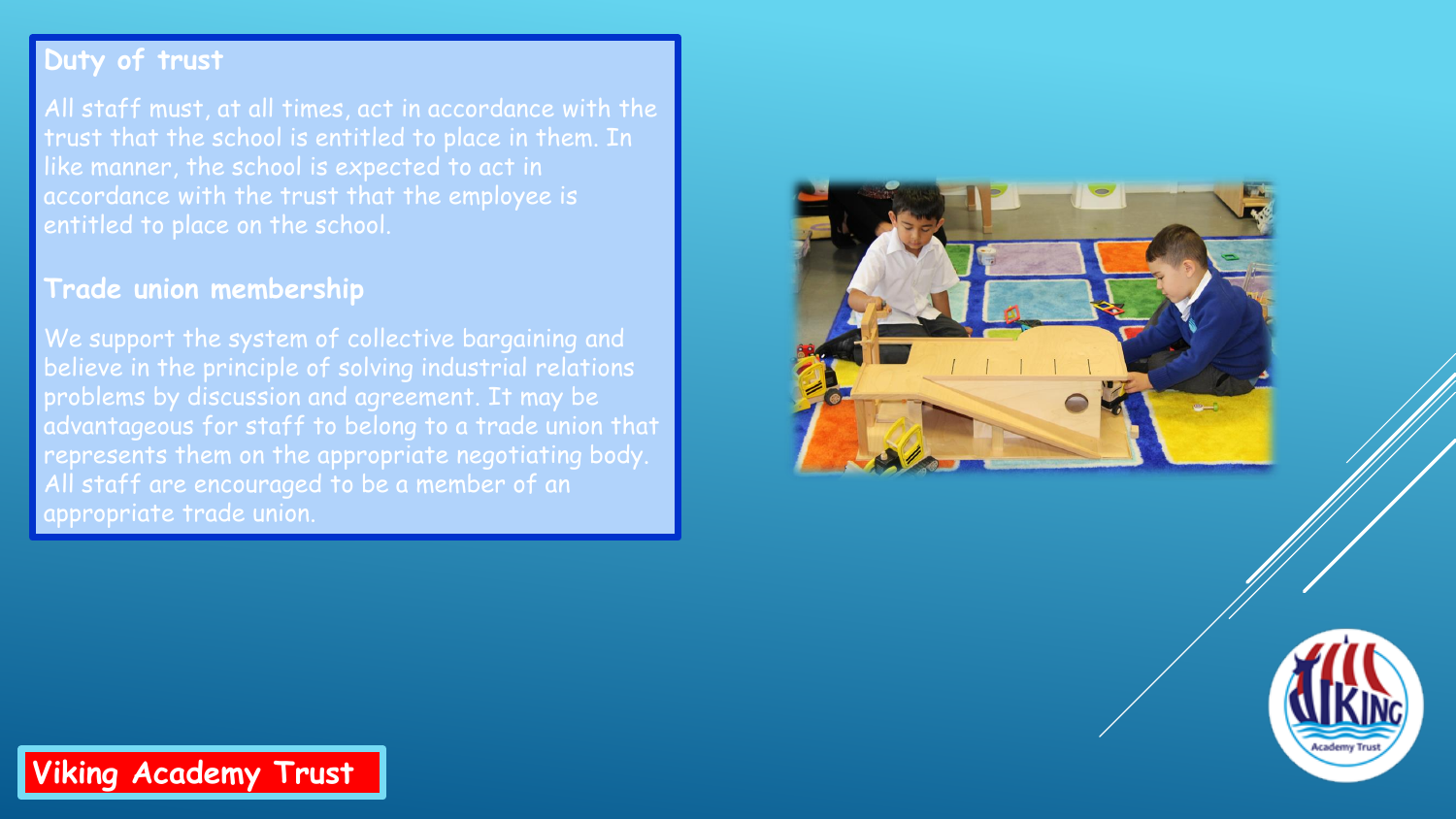# **WORKING WITH AND SAFEGUARDING CHILDREN**

As an organisation, the Viking Academy Trust is governed by a number of government directives, policies and Acts (Children Act, Education Act, Protection of Children Act, etc.) that place us under a statutory duty to make arrangements to safeguard and promote the welfare of children.

This section covers what this means to all staff in terms of their individual responsibilities to protect and promote the welfare of children. It covers:

- Definition of safeguarding and promoting the welfare of children
- An individual's responsibilities

**Viking Academy Trust**

- Understanding procedures for promoting and safeguarding the welfare of children working with and safeguarding children
- Providing a safe environment for children and young people to learn
- Identifying children and young people who are suffering or likely to suffer significant harm, and taking appropriate action.

#### *Related material:*

Information in this section summarises the guidance from the UK government, provided on the Every Child Matters website.

*All staff must also read the 'Safer Working Practice for Adults who Work with Children and Young People' document on the website. www.everychildmatters.gov.uk, which provides clear advice on appropriate and safe behaviours for all adults working with children.*

*If you do not have access to the Internet, please inform your Head of School who will arrange for a printed version of this document to be provided to you.*



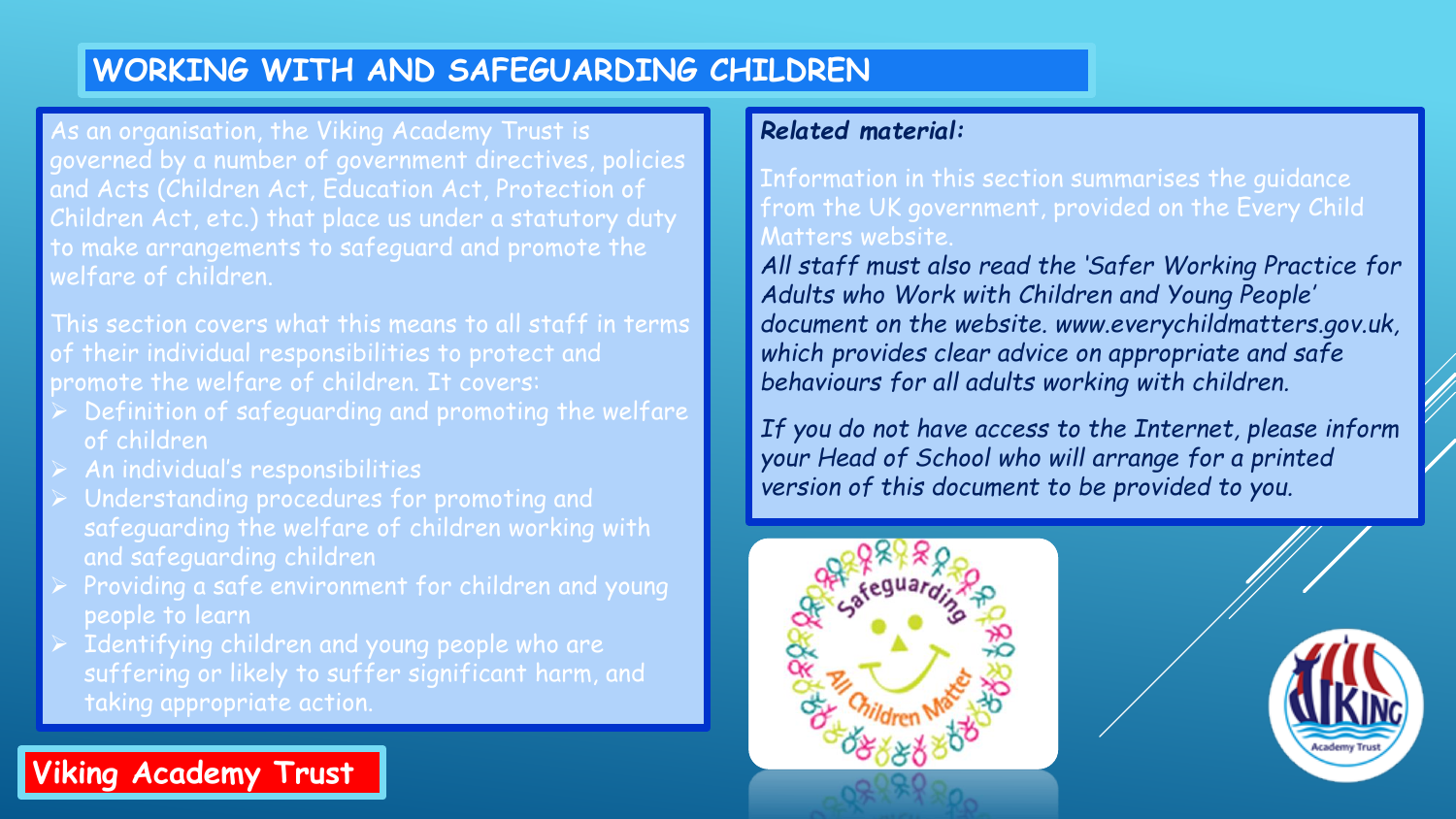## **Definition**

Safeguarding and promoting the welfare of children is defined as:

- Protecting children from maltreatment
- Preventing impairment of children's health or development
- Ensuring that children are growing up in circumstances consistent with the provision of safe and effective care
- Enabling children to have optimum life chances and to enter adulthood successfully

These aspects of safeguarding and promoting welfare all contribute to the five outcomes for improving the wellbeing of children set out in the Children Act 2004, namely:

- Physical and mental health and emotional well-being
- Protection from harm and neglect
- Education, training and recreation
- Making a positive contribution to society
- Social and economic well-being.

**Viking Academy Trust**

## **An individual's responsibilities**

Everyone in the education service shares an objective to help keep children and young people safe. All staff play an important part in safeguarding children from abuse and neglect by early identification of children who may be vulnerable or at risk of harm and by educating children, about managing risks and improving their resilience through the curriculum.

All staff have three main areas of responsibility, covered in this section:

- **Understanding procedures and protocols for** promoting and safeguarding the welfare of children
- Providing a safe environment in which children and young people can learn
- Identifying children and young people who are suffering or likely to suffer significant harm, and taking appropriate action with the aim of making sure they are kept safe both at home and in the education setting.

**The overriding principle of these policies is that the welfare of the child is paramount.**

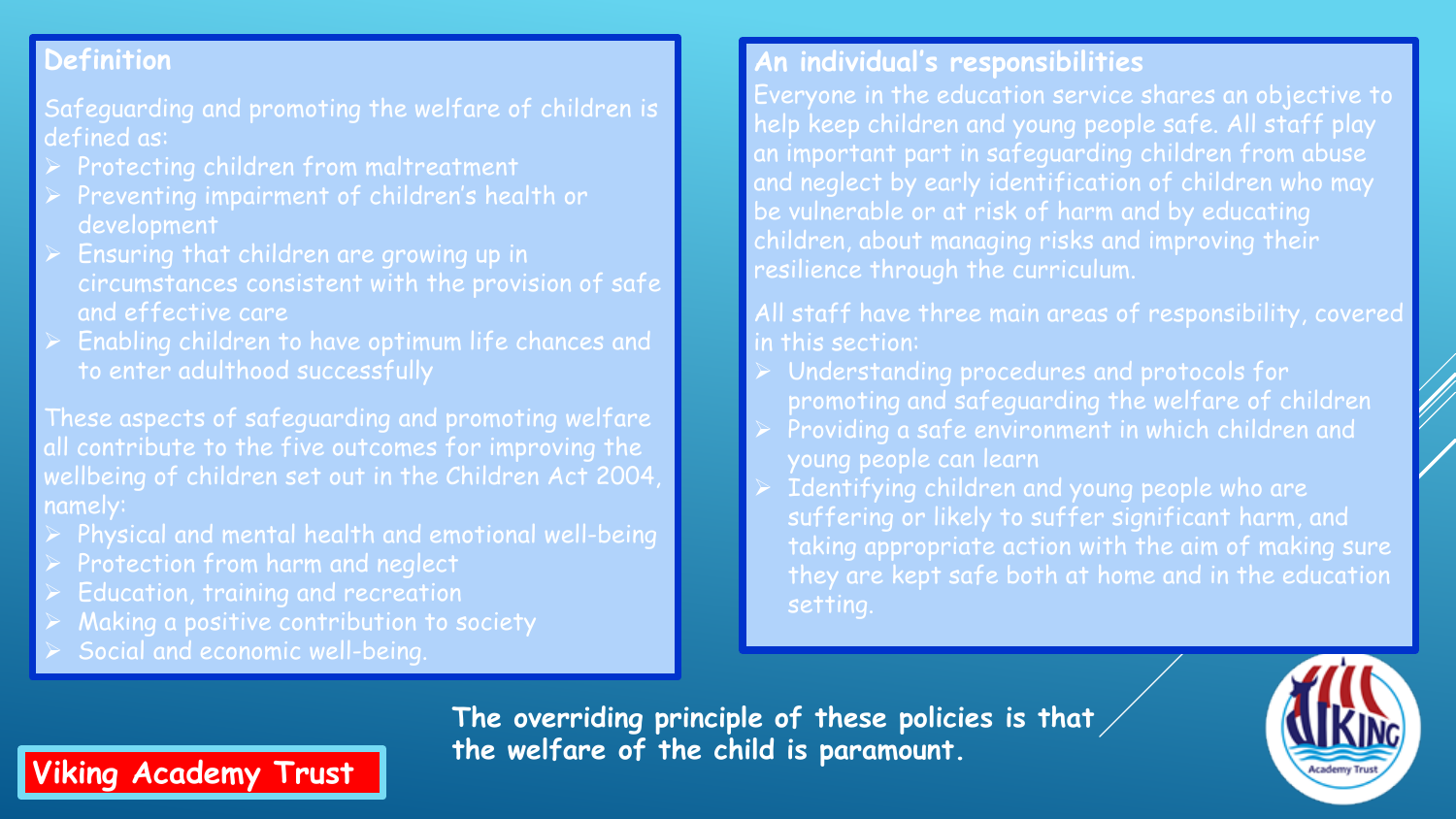## **Procedures for promoting and safeguarding the welfare of children**

All staff must be familiar with and follow our procedures and protocols for promoting and safeguarding the welfare of children, and know who to contact to express concerns about a child's welfare. They should also be aware of the latest information on the Every Child Matters website: [www.everychildmatters.gov.uk](http://www.everychildmatters.gov.uk/)

#### **Safe environment**

All staff are accountable for the way in which they exercise authority; manage risk; and safeguard children and young people.

Whether working in a paid or voluntary capacity, they have a duty to keep children and young people safe and to protect them from sexual, physical and emotional harm.

Children and young people have a right to be treated with respect and dignity. It follows that trusted adults are expected to take reasonable steps to ensure the safety and well-being of children and young people. Failure to do so may be regarded as neglect.

*This section provides guidance on an employee's expected conduct and safer working practices.*

#### **Conduct: general guidance**

Staff are responsible for their own actions and behaviour and should avoid any conduct which would lead someone to question their motivation and/or intentions.

Everyone expects high standards of behaviour from school staff.

#### They must:

- $\triangleright$  Adhere to the standards of behaviour outlined at the start of this Code of Conduct document
- Always consider whether their actions are warranted, proportionate and safe and applied equitably.
- Take reasonable care of pupils under their supervision with the aim of ensuring their safety and welfare
- Continually monitor and review their practice and ensure they follow the latest guidance.

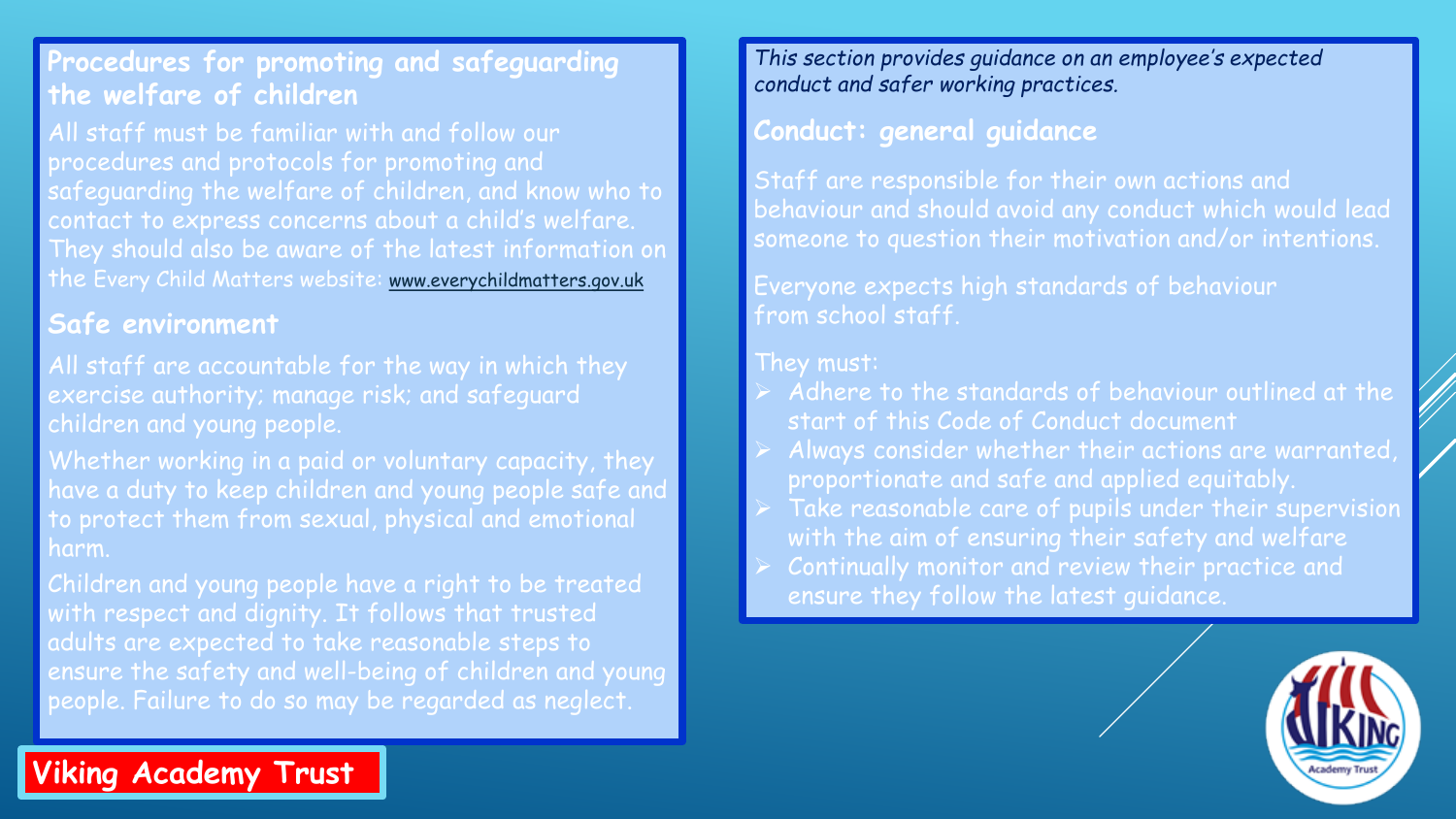Comply with relevant statutory provisions which support the well being and development of pupils, including where these require co-operation and collaboration with a range of agencies, as well as teacher colleagues and other adults.

#### They must *not:*

- Seriously demean or undermine pupils, their parents, carers or colleagues, or act towards them in a manner which is discriminatory
- Misuse or misrepresent their professional position, qualifications or experience
- Bring the reputation and standing of the profession into serious disrepute

## **Safe working practices:**

#### Appropriate Behaviour

We cannot provide a complete checklist of what is, or is not appropriate behaviour for adults in all circumstances. There may be occasions and circumstances in which staff have to make decisions or take action in the best interests of the child or young person which could contravene this guidance or where no guidance exists.

Individuals are expected to make judgements about their behaviour in order to secure the best interests and welfare of children in their charge. Such judgements should always be recorded and shared with a senior manager, preferable the Head, so they are seen to be acting appropriately.

The Guidance for Safer Working Practice for Adults who Work with Children and Young People document (on the website www.everychildmatters.gov.uk) provides guidance clarifying which behaviours constitute safe practice and which should be avoided.

This provides clear advice on appropriate and safe behaviours for all adults working with children when dealing with the following:

#### $\rightarrow$  Duty of care

 Handling and sharing confidential information about children and young people

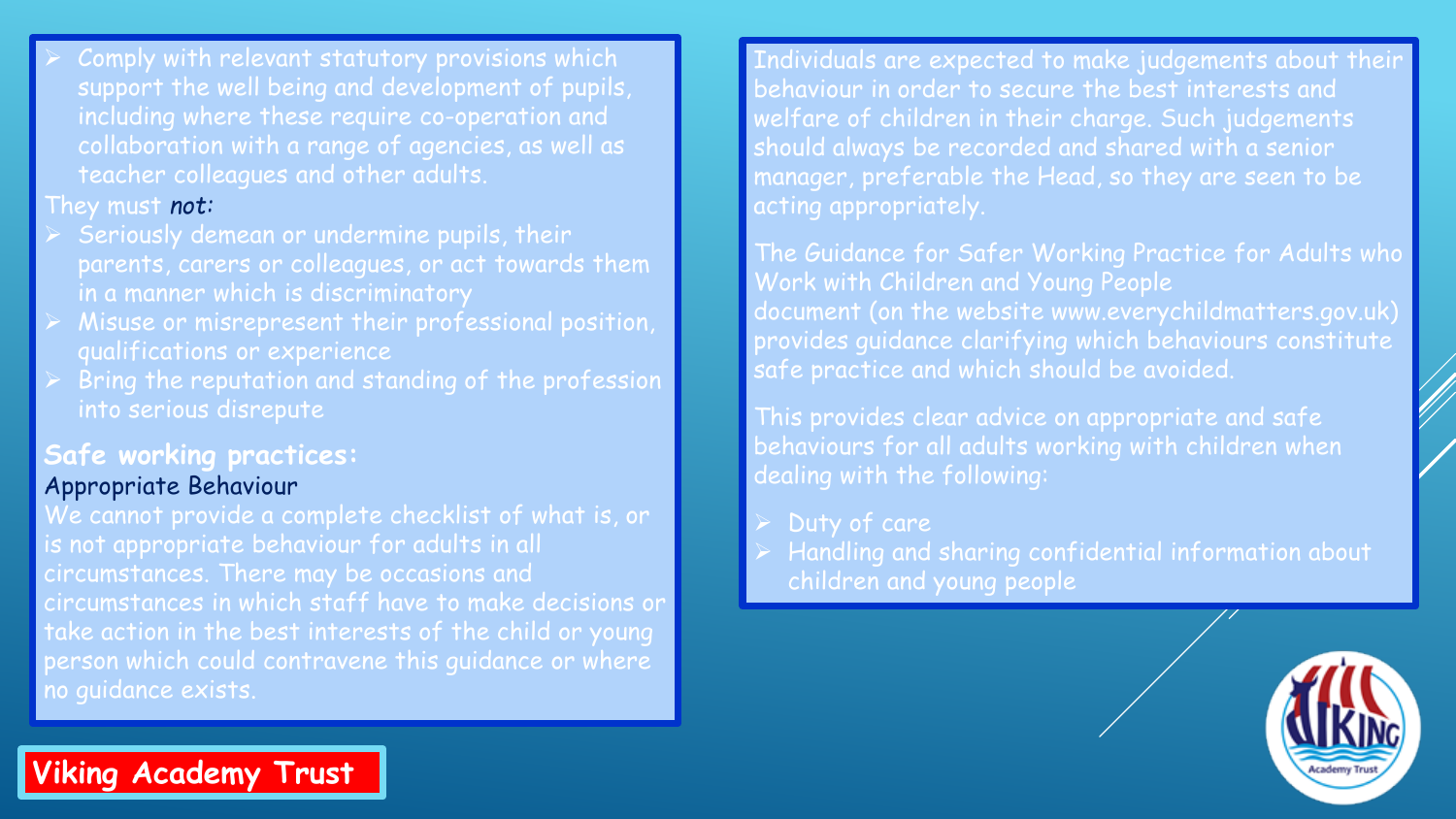- Relationships and trust
- Behaviour towards children
- Personal living space
- Gifts, rewards and favouritism
- Communication with children and young people
- Social contact
- Sexual contact
- Physical contact
- Behaviour management
- Control and physical intervention
- Intimate care
- Personal care
- First aid and administration of medication
- One-to-one situations
- Home visits
- Transporting children and young people
- Trips and outings
- Photography and videos
- Access to inappropriate images and internet usage

## **Whistleblowing: What if you are worried a child is being abused**

All staff have a duty to report matters concerning offences of a criminal or child protection nature.

They have a responsibility to bring matters of concern to the attention of senior management and/or relevant external agencies at an early stage. This is particularly important where the welfare of children may be at risk.

If a school employee has concerns about a child's welfare, or if a child discloses that they are suffering abuse or reveals information that gives grounds for concern, they should speak to their designated person with a view to passing on the information

Individuals must always consider the safety and welfare of a child or young person when making decisions on whether to share information about them.

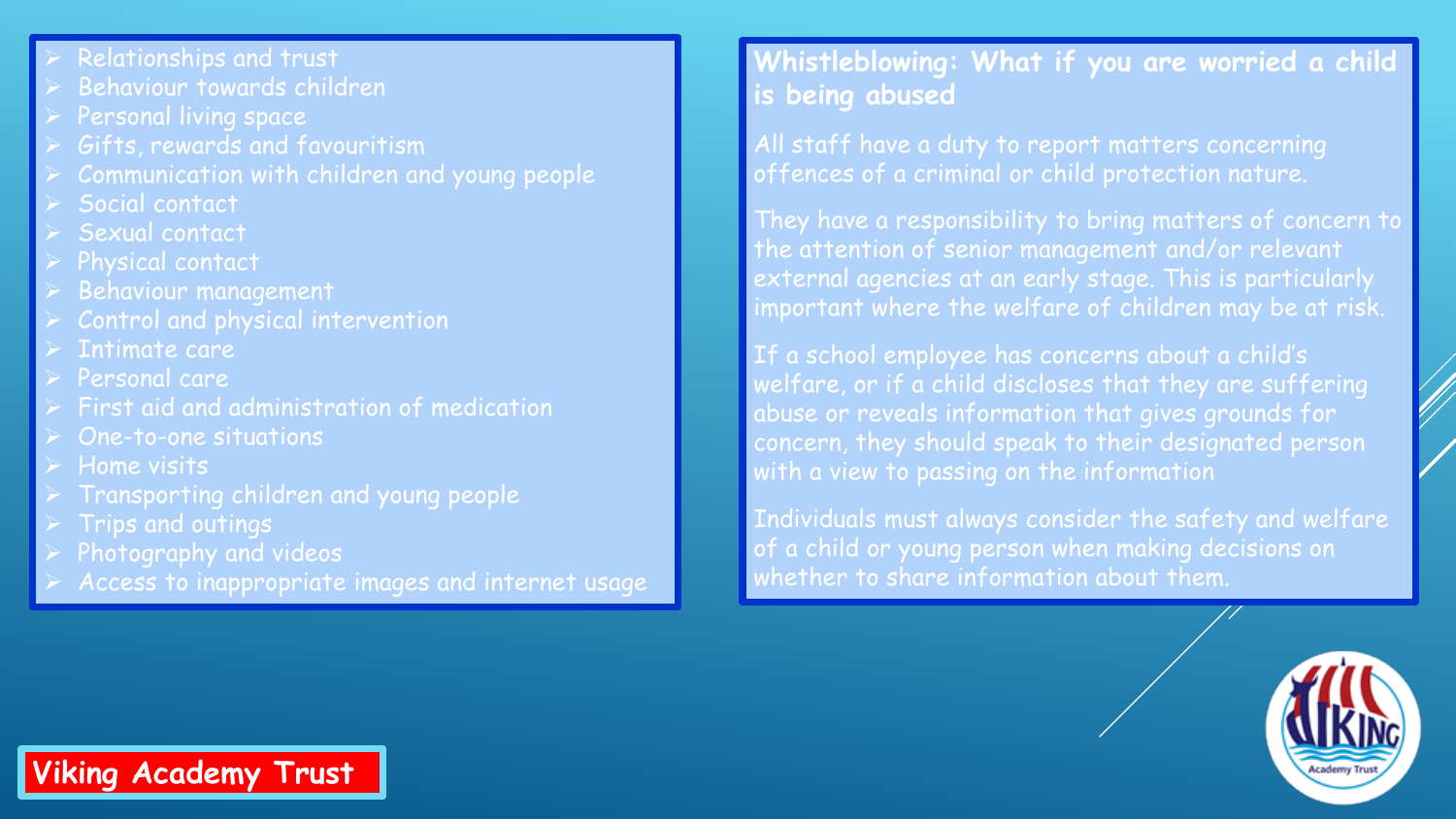Where there is concern that the child may be suffering or is at risk of suffering significant harm, the child's safety and welfare must be the overriding consideration.

Individuals will need to use their own judgement, but it is preferable that suspicions are reported in accordance with this guidance in the Whistleblowing Policy. For example:

- $\rightarrow$  Actions which endanger the health or safety of any individual, including risks to children or the public as well as other workers
- Sexual or physical abuse of children
- Neglect or emotional abuse of children

The website www.everychildmatters.gov.uk provides further guidance and step-by-step flowcharts in the document 'What to do if you're worried a child is being abused'

*For a summary of the Whistleblowing Policy refer to page 17*

#### **Reporting incidents**

Following any incident where a member of staff feels that their actions have been, or may be, misconstrued, they should discuss the matter with the Designated Child Protection Officer (DCPC) within their school, in the first instance. Where it is agreed with the CPO and the Head, the member of staff or volunteer should provide a written report of the incident. A detailed written report should always be made if a member of staff had been obliged to restrain a pupil physically, or where a pupil, parent or other adult has made a complaint. The Head will thereafter make a decision to contact KCC Local Authority Designated Officer (LADO) for advice and any follow up action as deem necessary.

*Tel: 03000 41 08 88. The LADO may also be contacted by using the following email: [GCSXsafeguardingunit@kent.gcsx.gov.uk](mailto:GCSXsafeguardingunit@kent.gcsx.gov.uk) or kentchildrenslado@kent.gov.uk.*

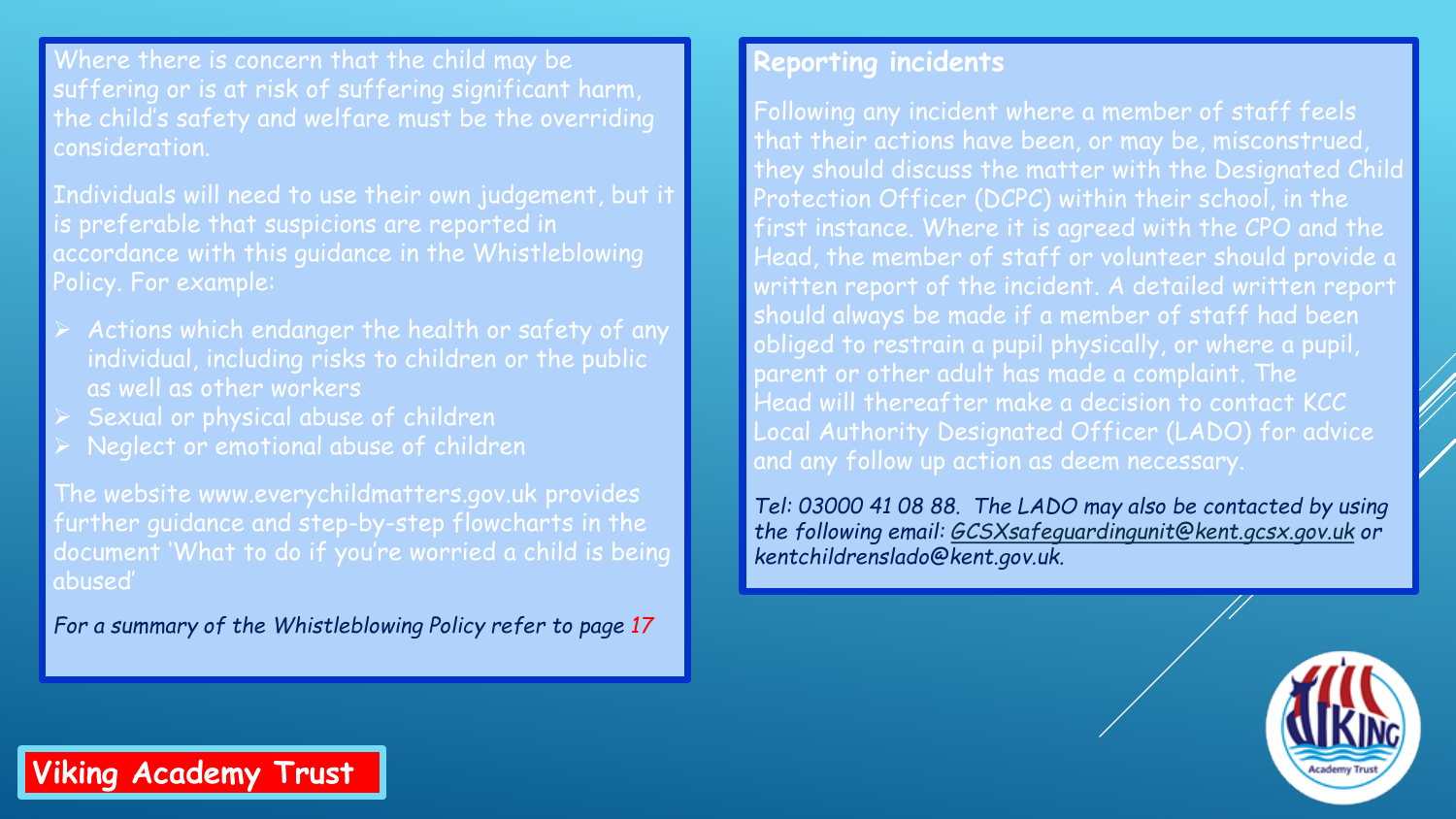# **WHISTLEBLOWING**

This section describes how to raise concerns.

## **About the Whistleblowing Policy**

Whistleblowing inside the work place is the reporting by staff or ex-staff of wrongdoing such as fraud, malpractice, mismanagement, breach of health and safety law or any other illegal or unethical act either on the part of management, the Trust Board, Local Governance or by fellow staff.

The Trust's *Whistleblowing Policy* allows staff to express their concerns without fear of victimisation, or disadvantage. It is intended to encourage and enable staff to raise concerns within the school, rather than overlooking a problem or taking it outside of the organisation.

#### **Raising concerns**

**Viking Academy Trust**

The *Whistleblowing Policy* should be used to raise serious concerns, including: •Conduct which has failed, or is likely to fail, to comply with a legal obligation.

- Disclosure related to miscarriages of justice
- Actions which endanger the health or safety of any individual, including risks to children or the public as well as other workers
- Damage to the environment
- Theft or misuse of school property or assets
- The unauthorised use of public funds
- Possible fraud or corruption
- Serious departure from professional standards
- Sexual or physical abuse of children/service users/ workers
- Neglect or emotional abuse of children in the institution
- Serious breach of school or the Viking Academy Trust regulations

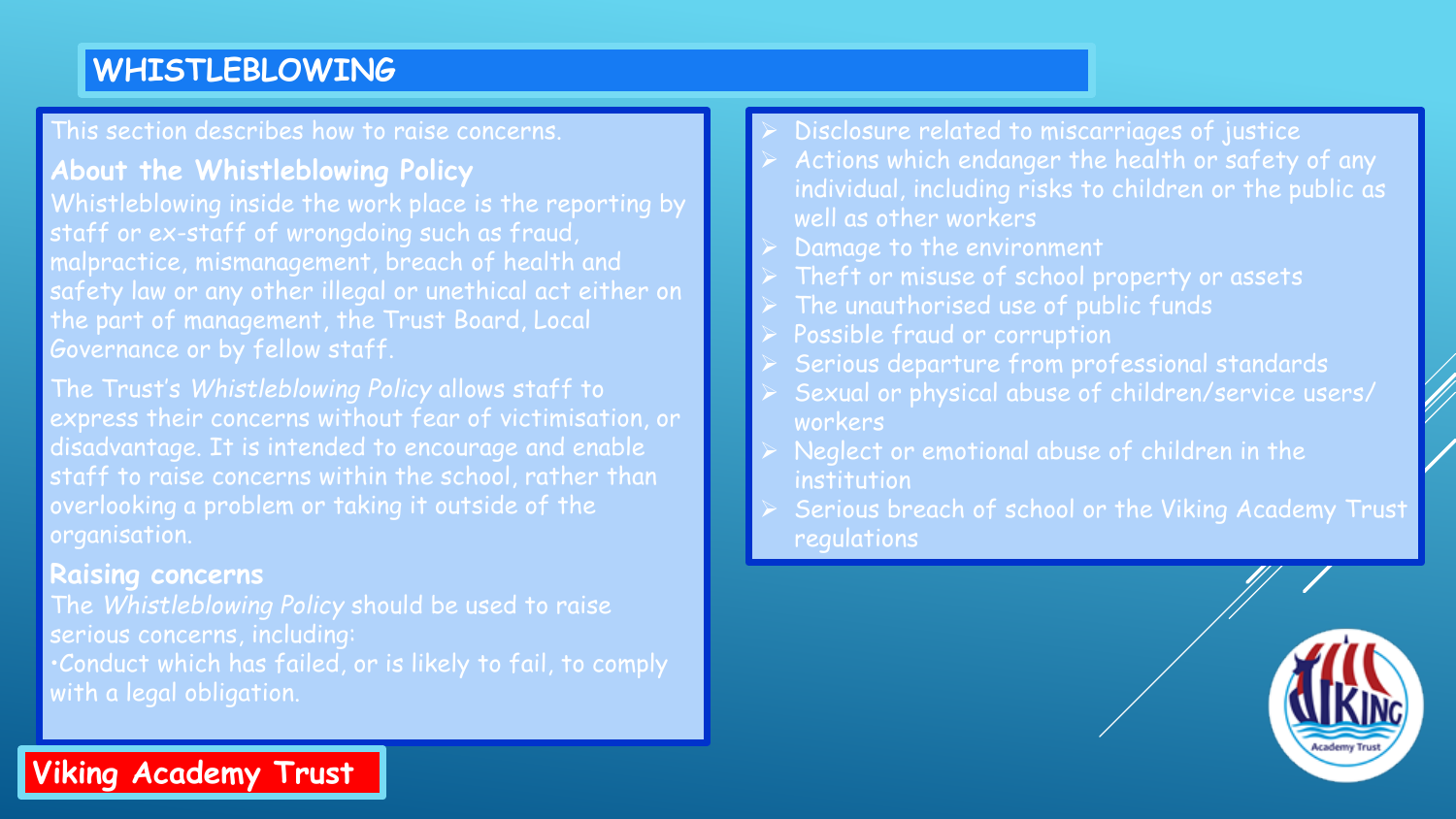- Serious concerns about service provision, conduct of staff or others. For example something that:
- Makes you feel uncomfortable in terms of known standards, your experience or the standards you believe the school subscribes to;
- Is against the orders and/or policies of the school, the Viking Academy Trust,
- Falls below established standards or practice;
- Amounts to improper conduct.

This is not intended to be an exhaustive list. It is important that all staff raise issues when they are just concerns rather than wait until they become more serious.

**Fraudulent, criminal or child protection offences**

All staff have a duty to report matters concerning fraud, offences of a criminal or child protection nature. Individuals will need to use their own judgement but it is preferable that suspicions are reported in accordance with this guidance rather than ignored.

## **Making a disclosure**

Staff should raise any concerns with their line manager, either orally or in writing. They have the right to have the matter treated confidentially.

If the individual feels unable to raise their concern with their line manager or the Head / Executive Headteacher, they may contact the Chair of the local Advisory Body or the Board of Trustees. If this occurs the individual will be asked to justify why they feel unable to raise their concern with their line manager or the Head / Executive Headteacher.

If the individual is not able to raise the issue with any member of the school staff because of fears of victimisation or cover up, they should contact:

- KCC Local Authority Designated Officer (LADO), or other senior manager for assistance in cases of possible abuse of children
- EFA Human Resources for any other issues